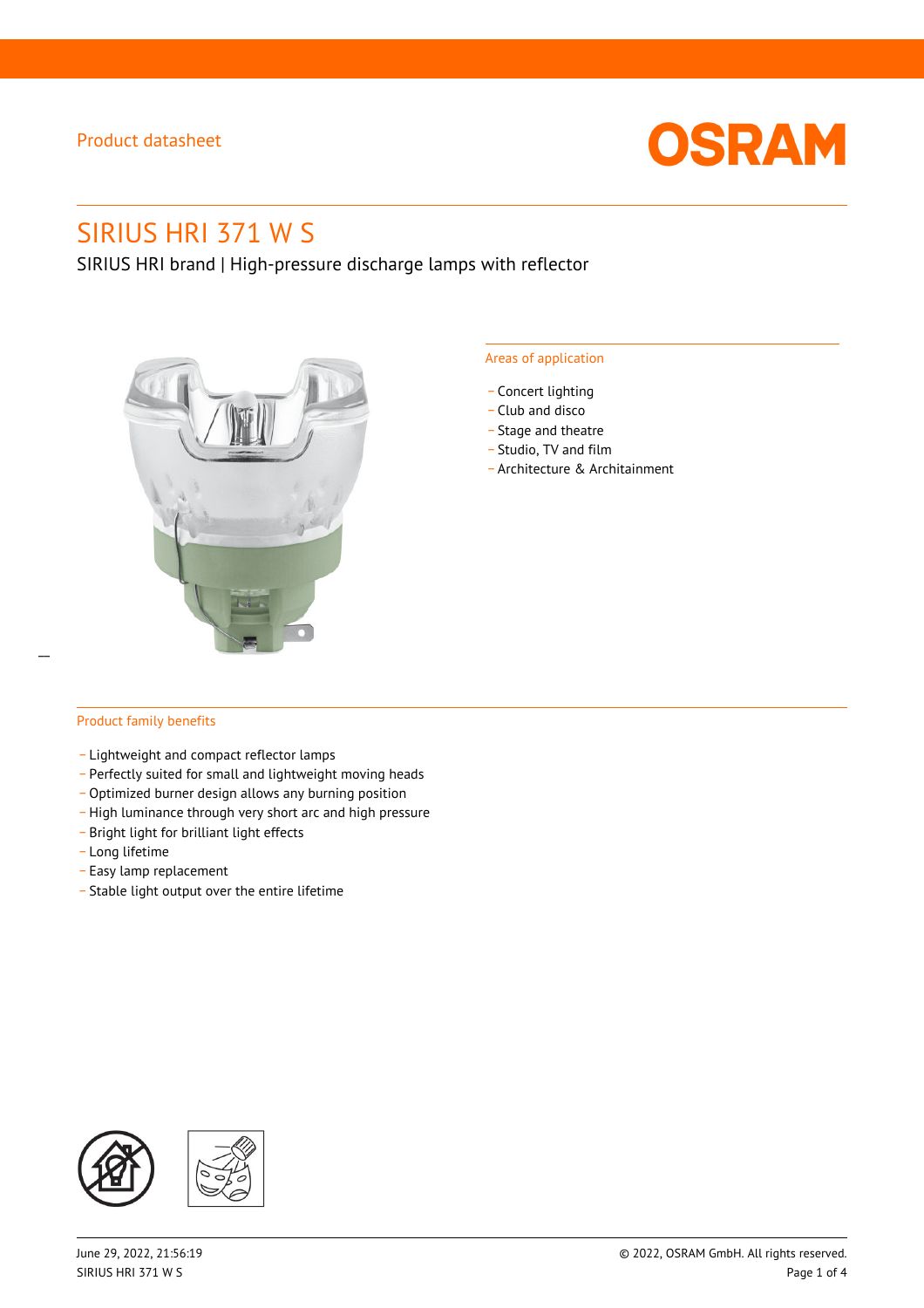# Technical data

## **Electrical data**

| Nominal wattage        | 371.00 W |
|------------------------|----------|
| <b>Nominal current</b> | 5 A      |
| Nominal voltage        | 70.0 V   |

#### **Photometrical data**

| <b>Nominal luminous flux</b> | 19800 lm |
|------------------------------|----------|
| Color temperature            | 7650 K   |
| Color rendering index Ra     | 85       |

# **Dimensions & weight**



| <b>Diameter</b> | 58.0 mm          |
|-----------------|------------------|
| Length          | 72.0 mm          |
| Arc length      | $1.2 \text{ mm}$ |
| $l$ if $l$      |                  |

#### **Lifespan**

 $\overline{a}$ 

| .<br>Lifespan | 1500 h |
|---------------|--------|
|               |        |

### **Capabilities**

| <b>Burning position</b> | Any |
|-------------------------|-----|
|-------------------------|-----|

### **Environmental information**

| Information according Art. 33 of EU Regulation (EC) 1907/2006 (REACh) |                                               |  |  |
|-----------------------------------------------------------------------|-----------------------------------------------|--|--|
| Date of Declaration                                                   | 07-04-2022                                    |  |  |
| <b>Primary Article Identifier</b>                                     | 4062172056953   4062172056939   4052899558618 |  |  |
| Candidate List Substance 1                                            | No declarable substances contained            |  |  |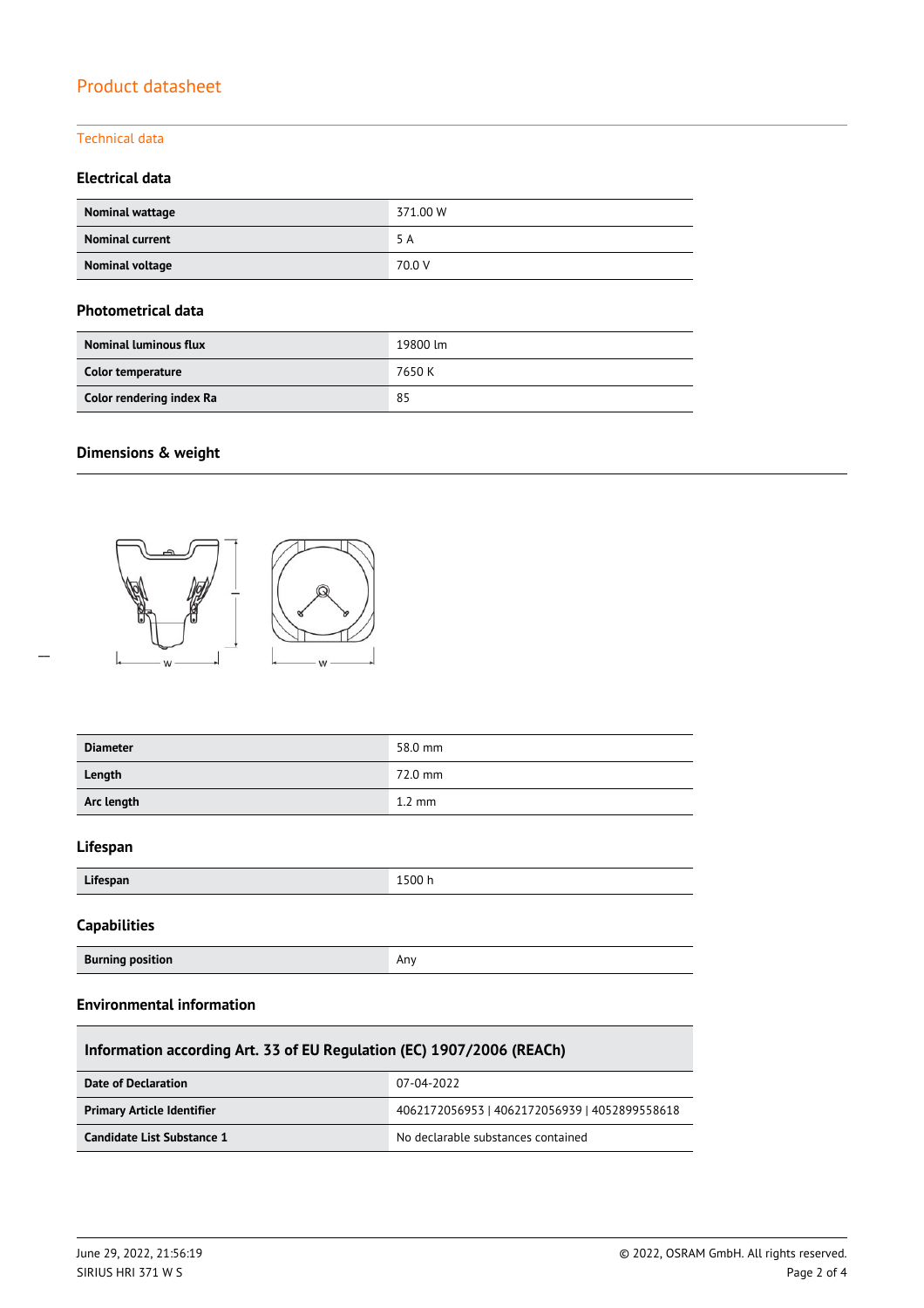**Declaration No. in SCIP database In work**